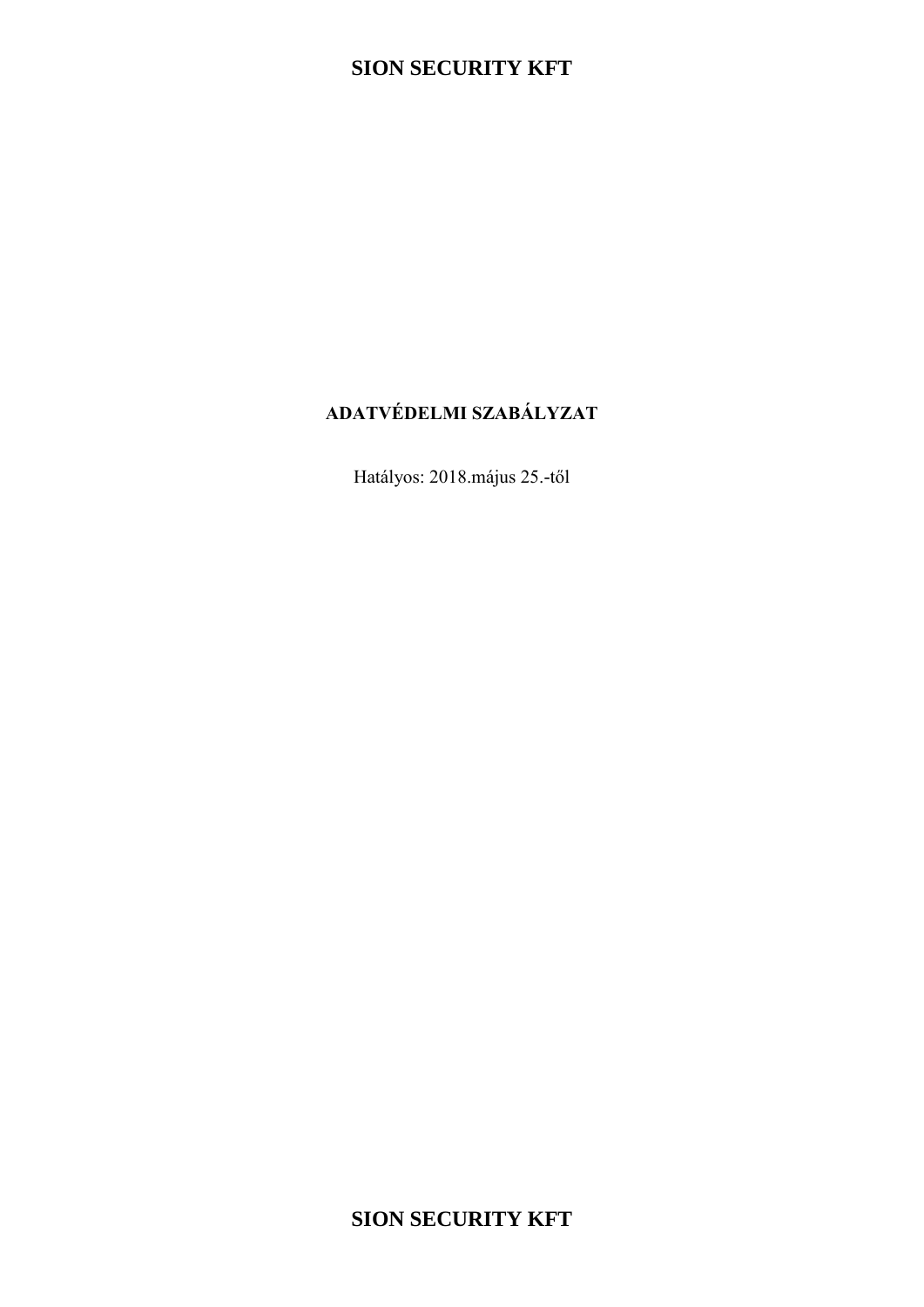# Tartalom

| 4. CÍM AZ ÉRINTETT JOGAINAK ÉRVÉNYESÍTÉSE, A TILTAKOZÁSI JOG GYAKORLÁSA ÉS |  |
|----------------------------------------------------------------------------|--|
|                                                                            |  |
|                                                                            |  |
|                                                                            |  |
|                                                                            |  |
|                                                                            |  |
|                                                                            |  |
|                                                                            |  |
|                                                                            |  |
|                                                                            |  |
|                                                                            |  |
|                                                                            |  |
| 6. CÍM ADATÁLLOMÁNYOK (NYILVÁNTARTÁSOK) LÉTREHOZÁSA, ÜGYVITELI ÉS          |  |
|                                                                            |  |
|                                                                            |  |
|                                                                            |  |
|                                                                            |  |
|                                                                            |  |
|                                                                            |  |
|                                                                            |  |
|                                                                            |  |
|                                                                            |  |
|                                                                            |  |
|                                                                            |  |
|                                                                            |  |
|                                                                            |  |
| 9. CÍM A TÁRSASÁG ALKALMAZOTTAINAK ÉS A PÁLYÁZÓK SZEMÉLYES ADATAINAK       |  |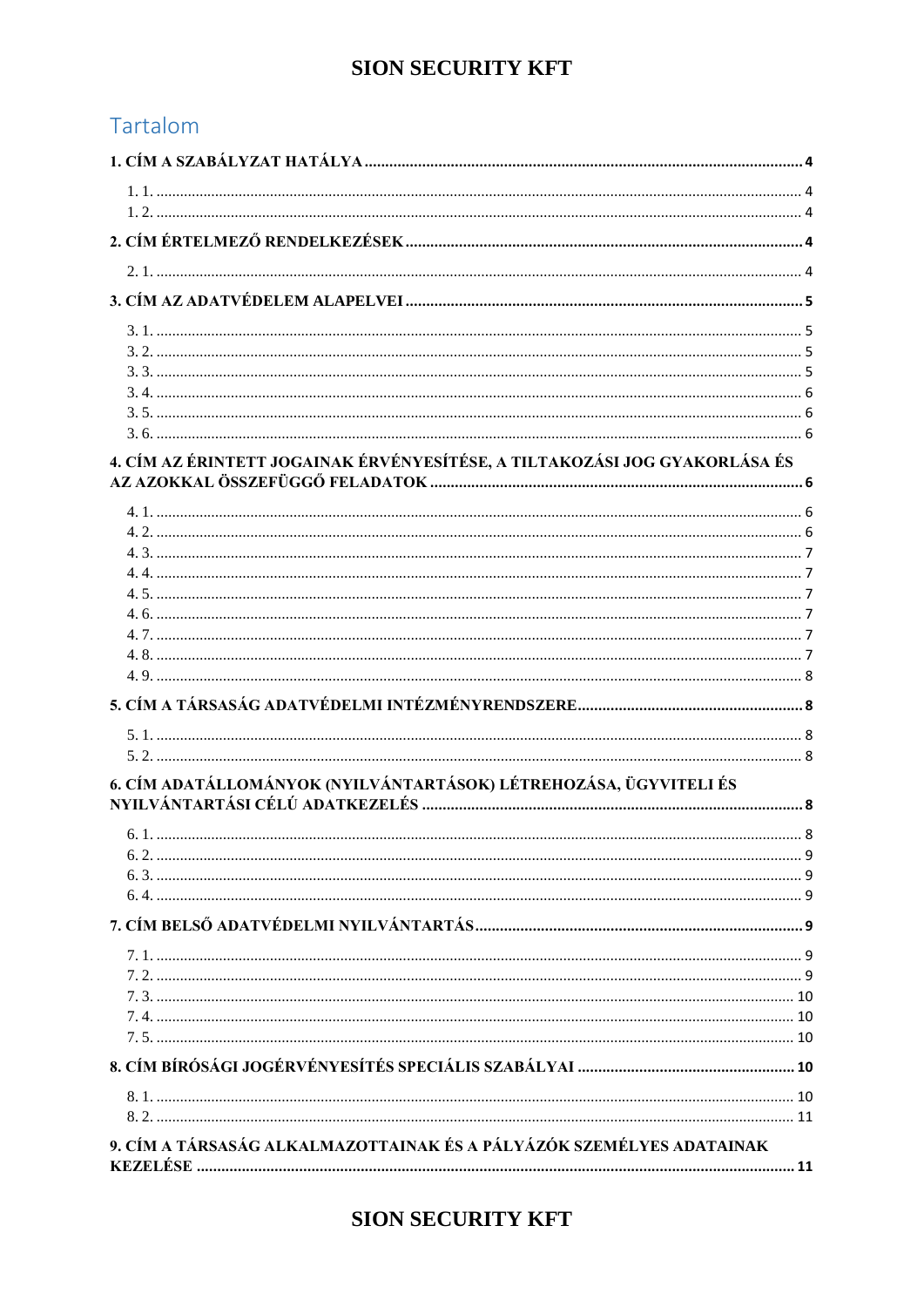| 10. CÍM A SZEMÉLYES ADATOKAT TARTALMAZÓ IGAZGATÁSI ÉS GAZDASÁGI ÜGYEK    |  |
|--------------------------------------------------------------------------|--|
|                                                                          |  |
|                                                                          |  |
|                                                                          |  |
|                                                                          |  |
|                                                                          |  |
|                                                                          |  |
|                                                                          |  |
| 11. CÍM A TÁRSASÁG VEZETŐINEK ÉS ALKALMAZOTTJAINAK SAJTÓNYILATKOZATAIVAL |  |
|                                                                          |  |
|                                                                          |  |
|                                                                          |  |
|                                                                          |  |
|                                                                          |  |
|                                                                          |  |
|                                                                          |  |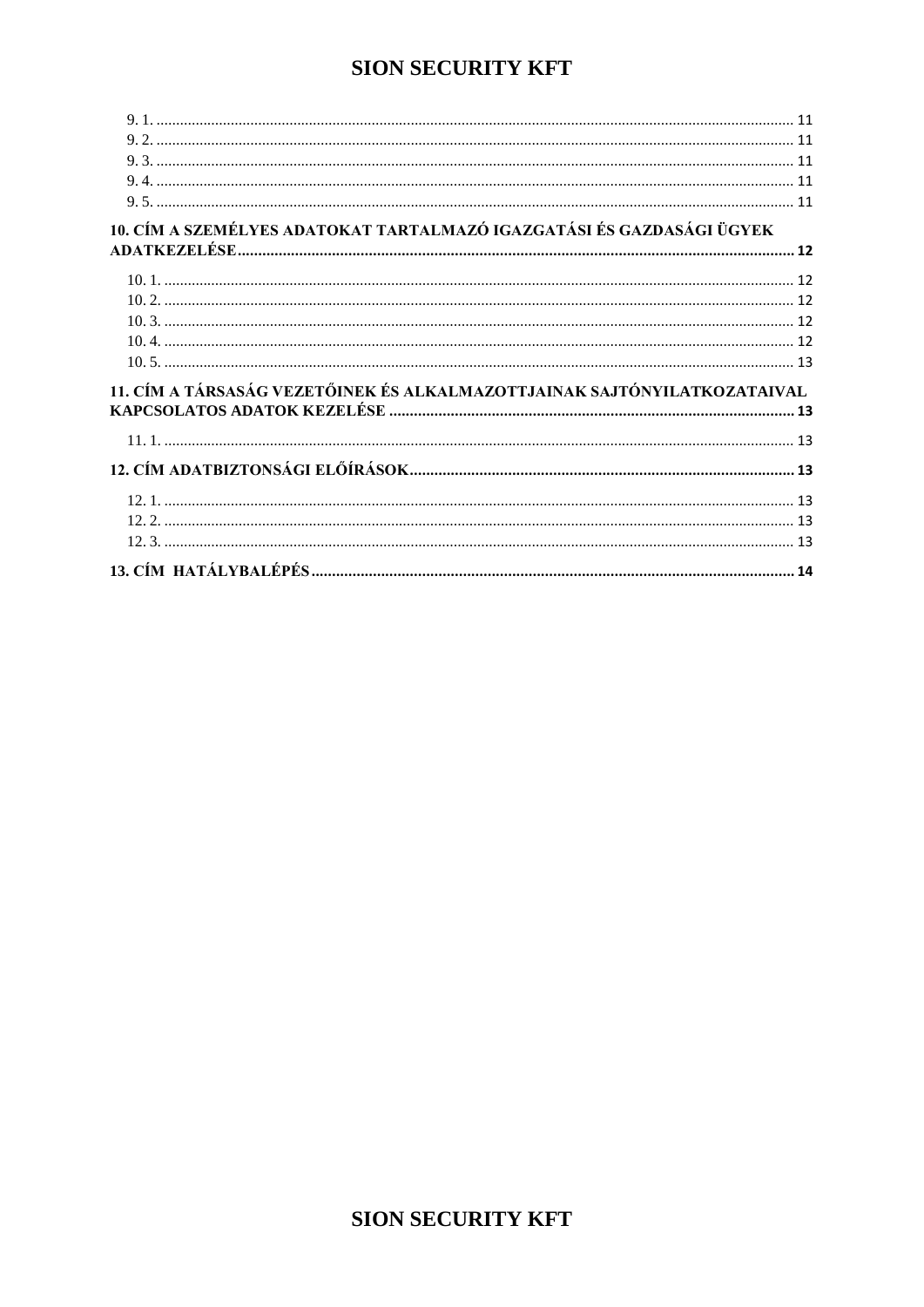## <span id="page-3-0"></span>**1. Cím A szabályzat hatálya**

#### <span id="page-3-1"></span>1. 1.

Az információs önrendelkezési jogról és az információszabadságról szóló 2011. évi CXII. törvény (a továbbiakban: Infotv.) 7. § (2) bekezdésében foglaltak szerinti belső adatvédelmi és adatbiztonsági szabályzat (a továbbiakban: Szabályzat) hatálya kiterjed a **SION SECURITY KFT (továbbiakban Társaság)** valamennyi szervezeti egységére, és munkatársára.

### <span id="page-3-2"></span>1. 2.

A Szabályzat célja, hogy biztosítsa a **Társaság** tevékenysége során a személyes adatok védelméhez fűződő információs önrendelkezési jog érvényesülését, továbbá, hogy a Társaság által kezelt személyes adatok jogosulatlan felhasználásának megakadályozása érdekében meghatározza a személyes és különleges adatok kezelése során irányadó adatvédelmi és adatbiztonsági szabályokat.

## <span id="page-3-3"></span>**2. Cím Értelmező rendelkezések**

#### <span id="page-3-4"></span>2. 1.

A Szabályzat alkalmazása során az Infotv.-ben meghatározottakon túl:

a) **adatvédelem:** a személyes és különleges adatok kezelésének normatív szabályozása az adatalany információs önrendelkezési jogának érvényesítése érdekében;

b) **információs önrendelkezési jog**: az Alaptörvény VI. cikkében biztosított személyes adatok védelméhez való jognak az a tartalma, hogy mindenki maga rendelkezik személyes adatainak feltárásáról és felhasználásáról;

c) **adatbiztonság:** a személyes adatok jogosulatlan kezelése, így különösen megszerzése, feldolgozása, megváltoztatása és megsemmisítése elleni szervezési, technikai megoldások és eljárási szabályok összessége; az adatkezelésnek az az állapota, amelyben a kockázati tényezőket – és ezzel a fenyegetettséget – a szervezési, műszaki megoldások és intézkedések a legkisebb mértékűre csökkentik;

d) **adatgazda:** a **Társaság** vezetője, illetve aki az adott adatkezelésre vonatkozó döntési jogosultsággal rendelkezik;

e) **betekintési és megismerési jogosultság**: az a jogkör, amelynek birtokában a jogosult számára elérhetővé, megismerhetővé válnak az adott adatállományban kezelt személyes és különleges adatok;

f) **közvetlen megismerési jogosultság**: adott adatállomány informatikai alkalmazás igénybevételével kezelt adatainak megismeréséhez adott olyan jogkör, amely a jogosult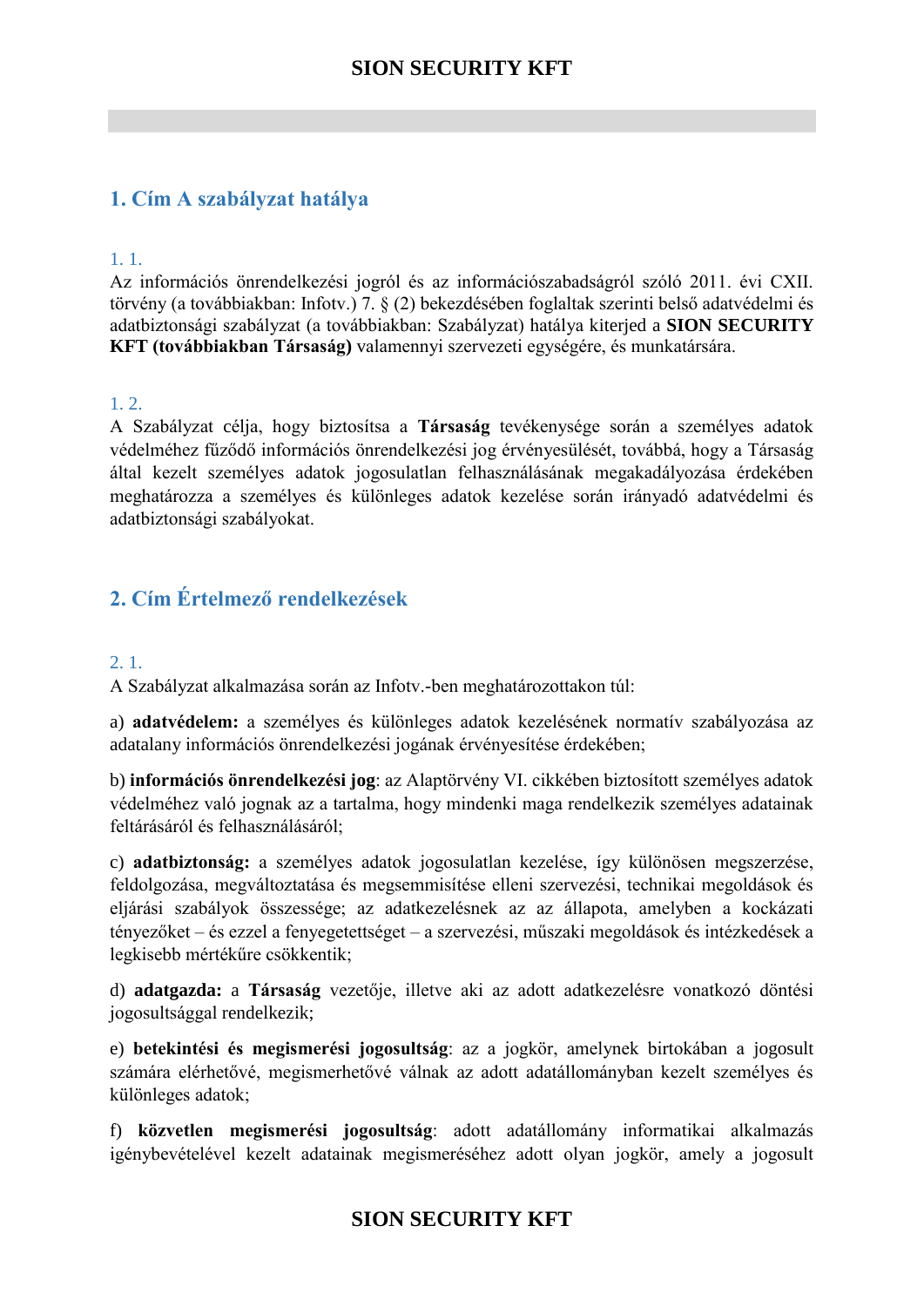számára lehetőséget biztosít arra, hogy az ott kezelt adatokhoz az általa megválasztott időpontban közvetlen lekérdezéssel hozzáférjen;

g) **közvetlen lekérdezés**: adott adatállományban kezelt adatokban – az adatkezelő által előzetesen rendelkezésre bocsátott általános lekérdezési jogosultság felhasználásával – előre meghatározatlan időpontban és alkalommal, naplózott formában történő betekintés, illetve az így megismerhetővé vált információ kinyomtatása, vagy más módon történő rögzítése;

h) **adathordozó**: bármely alakban, bármilyen eszköz felhasználásával és bármilyen eljárással előállított, személyes vagy különleges adatot tartalmazó anyag;

i) **hardver eszköz**: valamennyi olyan eszköz, amelynek feladata az informatikai rendszer folyamatos működésének biztosítása, vagy amely biztonsági adatmentésre, avagy másolatok készítésére szolgál, valamint amely elektronikus vagy egyéb módon a számítógép külső behatás elleni védelmét szolgálja;

j) **hírközlő eszköz**: bármilyen technikai eszköz, technológiai eljárás, amely egy vagy több fogadó személy számára jelzések, adatok és információk továbbítására vagy fogadására alkalmas.

## <span id="page-4-0"></span>**3. Cím Az adatvédelem alapelvei**

### <span id="page-4-1"></span>3. 1.

A **Társaság** által, illetve a szervezetben a cél megvalósulásához szükséges mértékben és ideig csak olyan személyes és különleges adat kezelhető, amely az adatkezelés céljának megvalósulásához elengedhetetlen és a cél elérésére alkalmas.

### <span id="page-4-2"></span>3. 2.

A **Társaság** munkavállalói és külső megbízottjai (a továbbiakban: a **Társaság** alkalmazottai) a feladataik ellátása körében személyes és különleges adatot csak a vonatkozó jogszabályok előírásainak betartásával kezelhetnek.

### <span id="page-4-3"></span>3. 3.

A személyes adatok védelméhez való jog a természetes személyek Alaptörvényben biztosított alapjoga, amely garantálja az adatalanyok információs önrendelkezési jogát. Az információs önrendelkezési jog az érintettek beleegyezésének hiányában kizárólag törvényi felhatalmazás alapján korlátozható. Az információs önrendelkezési jog tiszteletben tartása érdekében a **Társaság** alkalmazottja személyes adatot csak a törvényben írt esetekben, illetve akkor kezelhet, ha a törvény felhatalmazása alapján a **Társaság** vezetője – **mint adatgazda** - azt elrendeli, vagy ahhoz az adatalany kifejezetten – **különleges adat esetén írásban** – hozzájárult.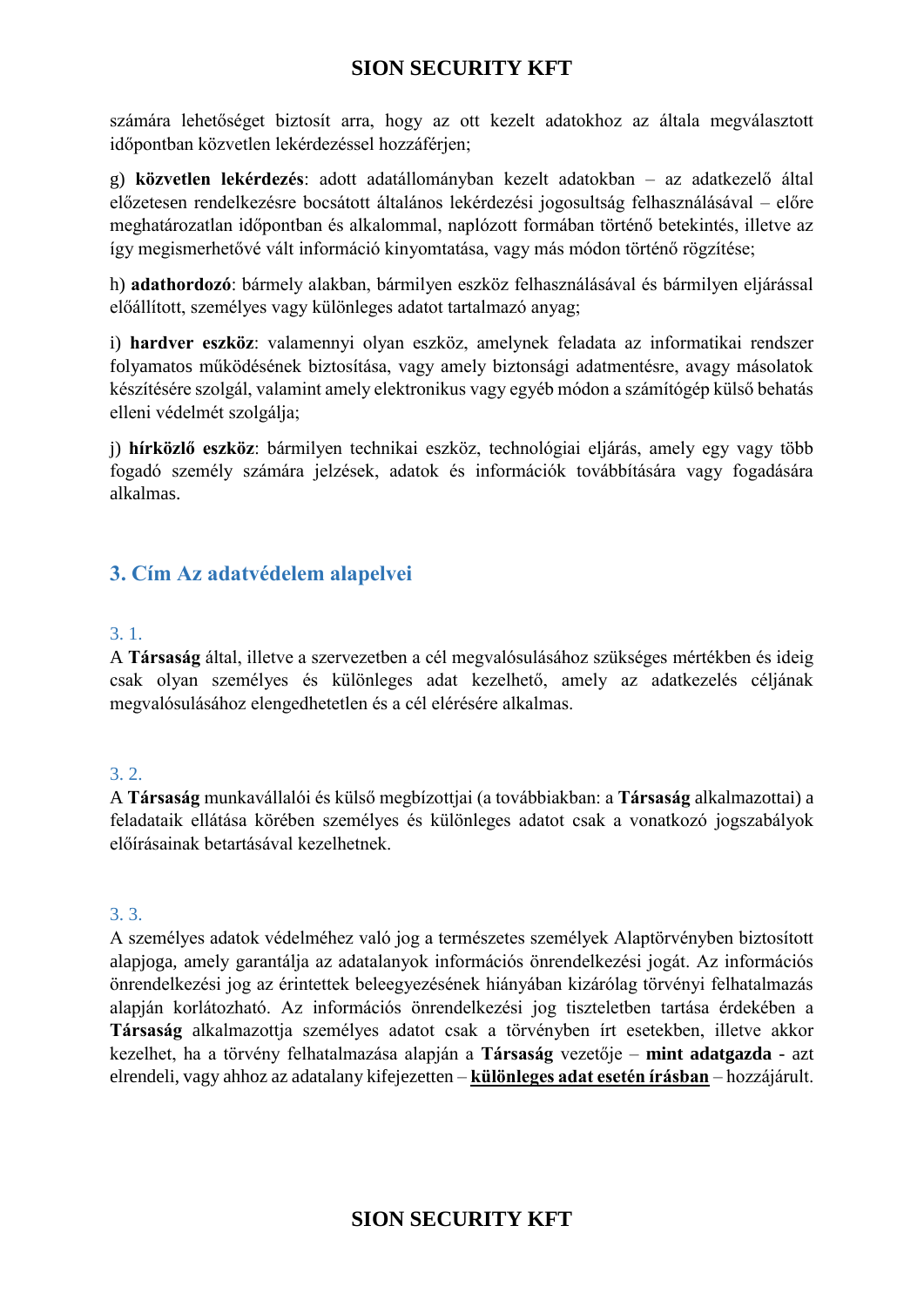### <span id="page-5-0"></span>3. 4.

A **Társaság** adatkezelést végző alkalmazottja adatkezelő fegyelmi, kártérítési, szabálysértési és büntetőjogi felelősséggel tartozik a feladat- és hatáskörének gyakorlása során tudomására jutott személyes adatok jogszerű kezeléséért, a **Társaság** nyilvántartásaihoz rendelkezésére álló hozzáférési jogosultságok jogszerű gyakorlásáért.

### <span id="page-5-1"></span>3. 5.

Személyes adat kezelésére – teljes mértékű összhangban a vonatkozó jogszabályokkal - csak a **Társaság** gazdasági tevékenységének ellátásának érdekében, meghatározott feladat- és hatáskörének gyakorlásához szükséges célból, jog gyakorlása vagy kötelezettség teljesítése érdekében van lehetőség.

Törvényben elrendelt adatkezelés esetén kizárólag a felhatalmazást adó törvényben meghatározott célból valósulhat meg adatkezelés. A **Társaság** által kezelt – vagy a **Társaság** feladatainak ellátásához más adatkezelő által rendelkezésre bocsátott – személyes adatok magáncélra való felhasználása tilos. *Az adatkezelésnek mindenkor meg kell felelnie a célhoz kötöttség alapelvének.*

### <span id="page-5-2"></span>3. 6.

Ha a **Társaság** alkalmazottja tudomást szerez arról, hogy az általa kezelt személyes adat hibás, hiányos, vagy időszerűtlen, köteles azt helyesbíteni, vagy helyesbítését az adat rögzítéséért felelős munkatársnál kezdeményezni.

## <span id="page-5-3"></span>**4. Cím Az érintett jogainak érvényesítése, a tiltakozási jog gyakorlása és az azokkal összefüggő feladatok**

#### <span id="page-5-4"></span>4. 1.

A **Társaság** vezetője biztosítja, hogy az érintett adatalany a **Társaság** által kezelt adataihoz hozzáférjen.

### <span id="page-5-5"></span>4. 2.

Az érintett tájékoztatást kérhet a **Társaság** a személyes adatainak kezeléséről, és kérheti személyes adatainak helyesbítését, illetve – a jogszabályban elrendelt adatkezelések kivételével – azok törlését, valamint – ha arra törvény felhatalmazza – tiltakozhat személyes adatainak kezelése ellen.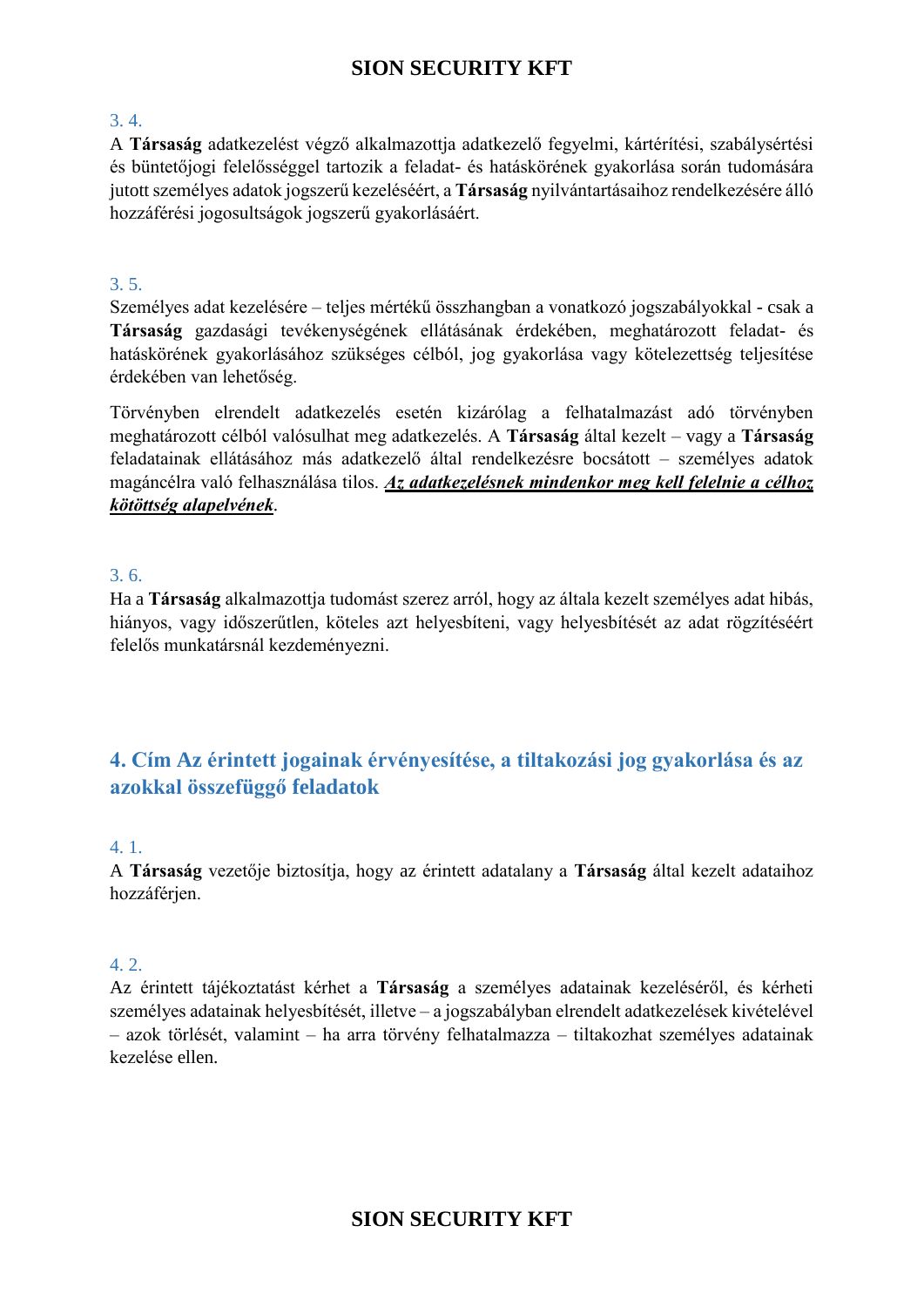### <span id="page-6-0"></span>4. 3.

A tájékoztatás ingyenes, ha a tájékoztatást kérő az adott naptári évben azonos adatkezelésre vonatkozó tájékoztatási kérelmet még nem nyújtott be. Egyéb esetekben költségtérítést kell megállapítani, amelynek fedeznie kell a tájékoztatással kapcsolatban felmerült közvetlen költségeket. A már megfizetett költségtérítést vissza kell téríteni, ha az adatokat jogellenesen kezelték, vagy ha a tájékoztatás kérése a személyes adat helyesbítését eredményezte.

#### <span id="page-6-1"></span>4. 4.

Amennyiben törvény alapján az érintett tájékoztatása nem tagadható meg, a tájékoztatás kiterjed a kezelt adatok megjelölésére, az adatkezelés céljára, jogalapjára, időtartamára, az adatfeldolgozó nevére, címére és az adatkezeléssel összefüggő tevékenységére, továbbá arra, hogy kik és milyen célból kapják vagy kapták meg az adatokat [Infotv. 15. § (1) bekezdés].

### <span id="page-6-2"></span>4. 5.

Az elutasított tájékoztatás iránti kérelmekről a **Társaság** belső adatvédelmi felelőse nyilvántartást vezet, melyről a tárgyévet követő január 31-éig írásban tájékoztatja a **Társaság vezetőjét**.

#### <span id="page-6-3"></span>4. 6.

A valóságnak nem megfelelő adatot a **Társaság** – amennyiben a szükséges adatok rendelkezésre állnak – köteles helyesbíteni.

#### <span id="page-6-4"></span>4. 7.

#### **A kezelt adatot törölni kell**, ha:

a) az adat kezelése jogellenes;

b) az érintett azt – törvényben előírt kötelező adatkezelést kivéve – kéri;

c) az adat hiányos vagy téves, és ez az állapot jogszerűen nem orvosolható, feltéve, hogy a törlést törvény nem zárja ki;

d) az adatkezelés célja megszűnt, vagy az adatok tárolásának törvényben meghatározott határideje lejárt;

e) azt **a bíróság**, vagy a **Nemzeti Adatvédelmi és Információszabadság Hatóság elnöke**, vagy a **Társaság** vezetője elrendelte.

#### <span id="page-6-5"></span>4. 8.

Az adat helyesbítéséről vagy törléséről az érintetten kívül mindazokat tájékoztatni kell, akiknek az adatot továbbították, kivéve, ha a tájékoztatás elmaradása az adatkezelés céljára tekintettel az érintett jogos érdekeit nem sérti.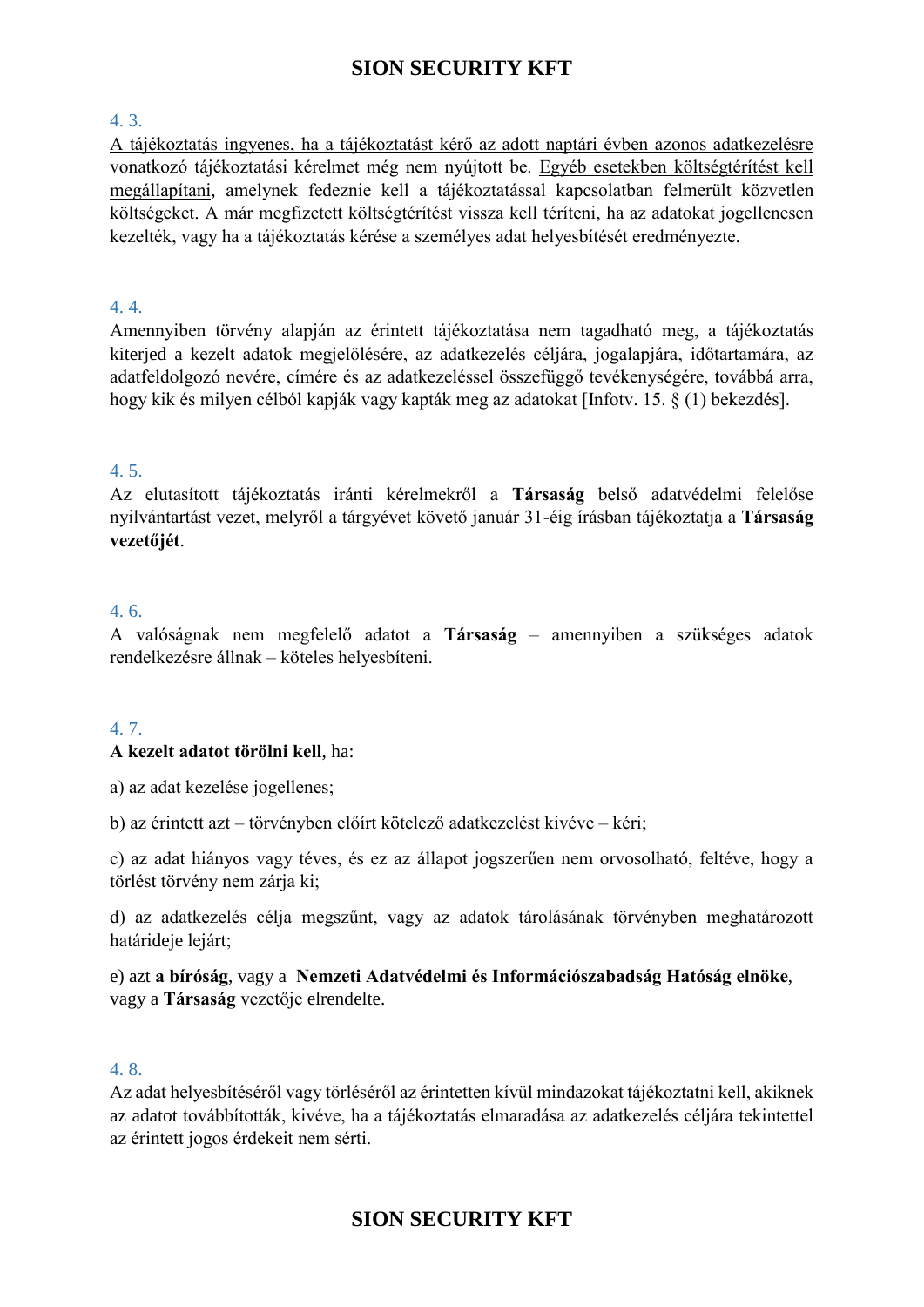### <span id="page-7-0"></span>4. 9.

Az érintett tiltakozhat személyes adatának kezelése ellen, ha

a) a személyes adatok kezelése (továbbítása) kizárólag az adatkezelő vagy az adatátvevő jogának vagy jogos érdekének érvényesítéséhez szükséges, kivéve, ha azt az adatkezelést törvény rendelte el;

b) a személyes adat felhasználása közvélemény-kutatás vagy tudományos kutatás céljára történik;

c) a tiltakozás jogának gyakorlását törvény lehetővé teszi.

Amennyiben a tiltakozás indokolt, az adatkezelő köteles az adatkezelést (további adatfelvételt, adattovábbítást) megszüntetni és az adatokat zárolni, valamint a tiltakozásról, és az annak alapján tett intézkedésekről értesíteni mindazokat, akik részére a tiltakozással érintett személyes adatot korábban továbbította. Az érintettek kötelesek intézkedni a tiltakozási jog érvényesítése érdekében.

Ha az érintett nem ért egyet a tiltakozásának elbírálása eredményeként hozott adatkezelői döntéssel, a döntés ellen a közléstől számított harminc napon belül – az Infotv. 22. §-ában foglalt módon – bírósághoz fordulhat.

## <span id="page-7-1"></span>**5. Cím A Társaság adatvédelmi intézményrendszere**

### <span id="page-7-2"></span>5. 1.

Az adatvédelmi előírások alkalmazása szempontjából **adatkezelő gazdasági társaság irányítójának a Társaság vezetőjét** kell tekinteni.

### <span id="page-7-3"></span>5. 2.

A Társaság belső adatvédelmi felelősét a Társaság vezetője jelöli ki írásban rögzítve.

## <span id="page-7-4"></span>**6. Cím Adatállományok (nyilvántartások) létrehozása, ügyviteli és nyilvántartási célú adatkezelés**

<span id="page-7-5"></span>6. 1.

A **Társaság** az Infotv. 5. §. (1) bekezdésének alapján a jogszerű gazdasági érdekeinek valamint jogszabályban rögzített feladatainak ellátásához személyes, az Infotv. 5.§. (2) bekezdése alapján különleges adatokat kezelhet.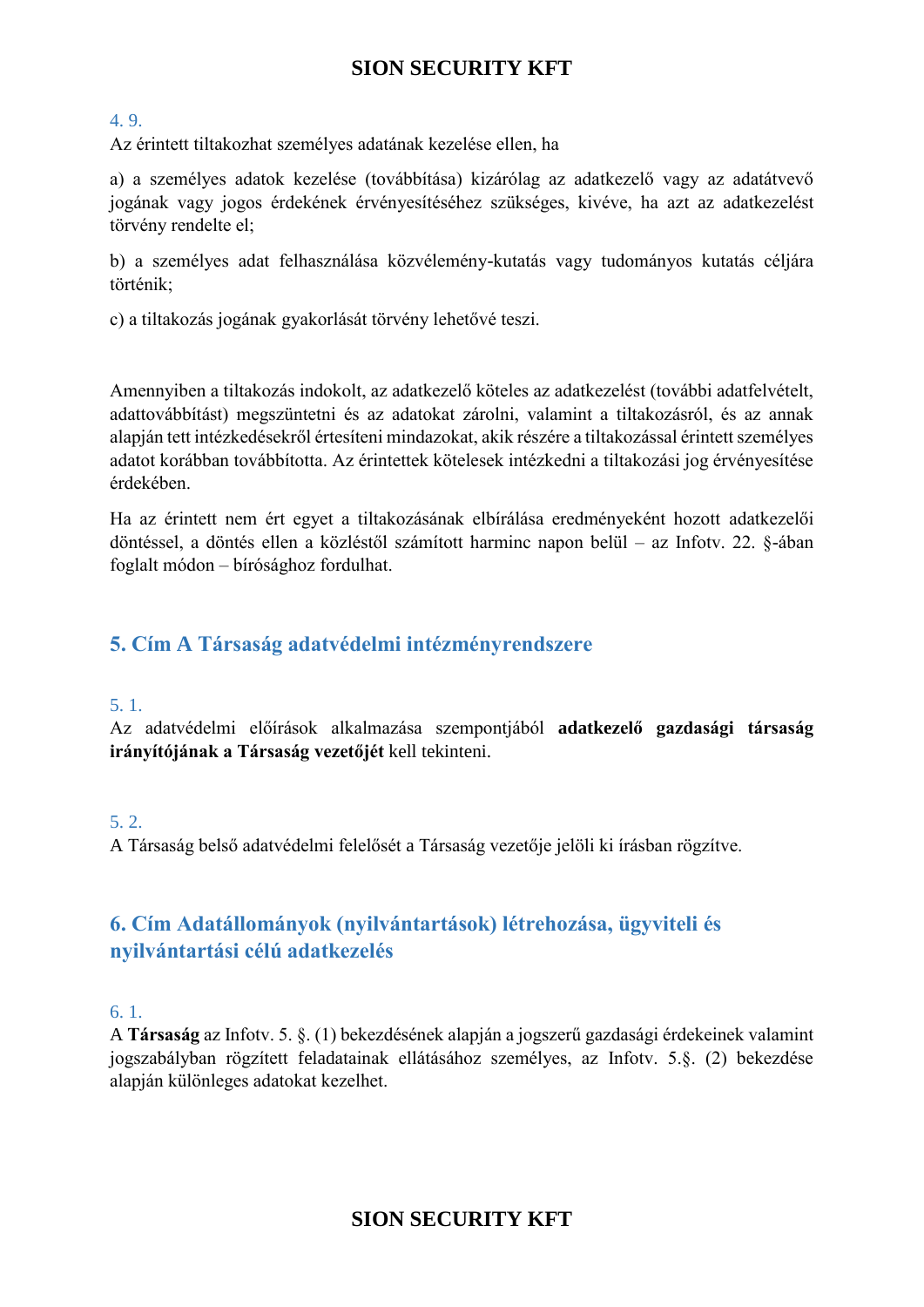### <span id="page-8-0"></span>6. 2.

Törvényi felhatalmazás hiányában az adatkezelés alapjául kizárólag az érintett megfelelő tájékoztatásán alapuló, önkéntes és határozott – különleges adat esetén írásbeli – hozzájárulása szolgálhat, **amelyben félreérthetetlen beleegyezését adja a megfelelő személyes adatok meghatározott célból és körben** történő kezeléséhez. A hozzájárulás megszerzése során az **érintettet kifejezetten figyelmeztetni kell a beleegyezés önkéntességére**. Az érintett kérelmére, kezdeményezésére indult bírósági vagy hatósági eljárásban az eljárás lefolytatásához szükséges személyes adatok tekintetében, az érintett kérelmére indult más ügyben az általa megadott személyes adatok tekintetében az érintett hozzájárulását vélelmezni kell. A hozzájárulást – a későbbi igazolhatósága érdekében – különleges adatnak nem minősülő személyes adatok esetén is célszerű írásban rögzíteni.

### <span id="page-8-1"></span>6. 3.

A **Társaság** az adatkezelés eltérő célja alapján ügyviteli és nyilvántartási célú adatkezeléseket végez.

### <span id="page-8-2"></span>6. 4.

Az ügyvitelhez kapcsolódó adatkezelés az ügy (bejelentés) nyilvántartásához (iktatásához), feldolgozásához kapcsolódik. **Alapvető célja az adatkezelés szereplőinek azonosításához és az ügy befejezéséhez szükséges adatok biztosítása, valamint az a hatósági eljárás lefolytatásához szükséges adatok biztosítása valamely hatóság irányába**. Az ügyviteli célú adatkezelés során a személyes adatok kizárólag az adott ügy irataiban - legyen az papír alapon dokumentálva vagy informatikai megoldással támogatva -, a nyilvántartáshoz szükséges számítógépes programok adatállományában (szoftver), a gazdasági tevékenység hatékony és célhoz kötött végrehajtásához, és az ügyviteli segédletekben szerepelnek; kezelésük ebből a célból csak az alapul szolgáló irat selejtezéséig lehetséges.

A nyilvántartási célú adatkezelés az Infotv. 5. §-ában, valamint a 6. §-ában, továbbá más jogszabályokban előre meghatározott adatkörök alapján gyűjtött adatfajtákból álló adatállományt hoz létre, az adatkezelés időtartama alatt biztosítva az adatok különböző jellemzők alapján történő visszakereshetőségét, lekérdezhetőségét.

### <span id="page-8-3"></span>**7. Cím Belső adatvédelmi nyilvántartás**

### <span id="page-8-4"></span>7. 1.

A nyilvántartási célú adatállományt kezelő szervezeti egység vezetője az új adatállomány kialakítását a tevékenység megkezdése előtt 15 nappal bejelenti a belső adatvédelmi felelősnek, aki azt a belső adatvédelmi nyilvántartásba bejegyzi.

### <span id="page-8-5"></span>7. 2.

A belső adatvédelmi felelős a törvényen alapuló adatállományok esetén a bejelentésre irányuló előterjesztést a Hatóság elnökének jóváhagyásával jelenti be az adatvédelmi nyilvántartásba.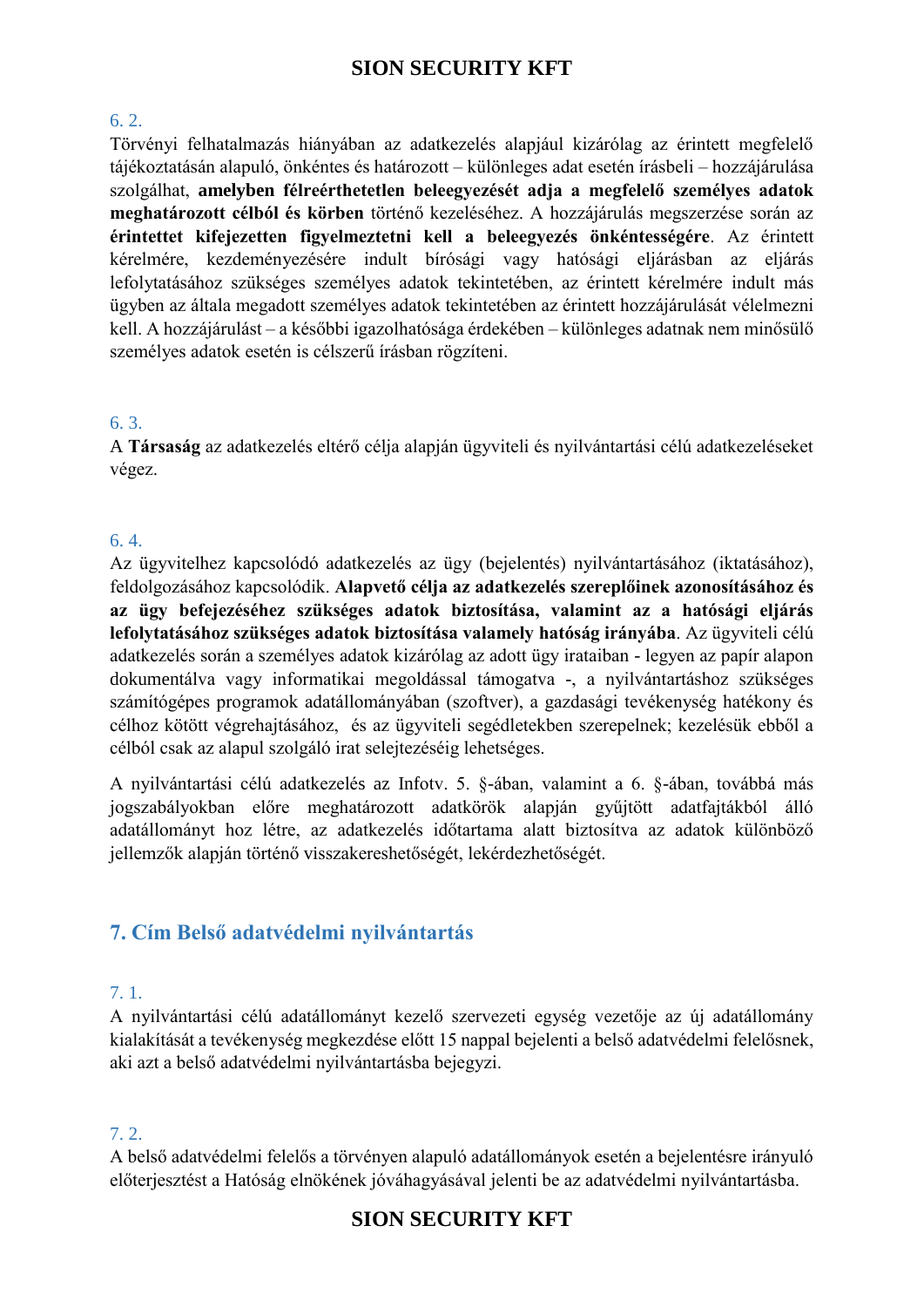### <span id="page-9-0"></span>7. 3.

Az adatkezelésnek adatvédelmi nyilvántartási azonosító számát az adatok harmadik személy részére történő továbbításánál, nyilvánosságra hozatalánál és az érintettnek történő kiadásánál fel kell tüntetni.

### <span id="page-9-1"></span>7. 4.

A Hatóságnak nem kell bejelentenie többek között azt az adatkezelést, amely

a) az adatkezelővel munkavégzésre irányuló jogviszonyban álló személyek adatait tartalmazza;

b) a foglalkozás-egészségügyi ellátásban kezelt személy betegségére, egészségi állapotára vonatkozó személyes adatokat tartalmaz, gyógykezelés, vagy az egészség megőrzése, társadalombiztosítási igény érvényesítése céljából;

c) az érintett anyagi és egyéb szociális támogatása céljából nyilvántartott személyes adatokra vonatkozik;

d) a vizsgálati, hatósági eljárás által érintett személyeknek az eljárás lefolytatásával kapcsolatos személyes adataira, vagy azzal összefüggésben kezelt személyes adatokra vonatkozik (ügyviteli célú adatkezelés);

e) a hivatalos statisztika célját szolgáló személyes adatokat tartalmaz, feltéve, hogy – törvényben meghatározottak szerint – az adatok érintettel való kapcsolatának megállapítását véglegesen lehetetlenné teszik;

f) tudományos kutatás céljait szolgálja, ha az adatokat nem hozzák nyilvánosságra;

g) levéltári őrzésre átadott iratokkal összefüggésben valósul meg.

### <span id="page-9-2"></span>7. 5.

A belső adatvédelmi nyilvántartásba bejelentett adatok változását, vagy az adatkezelés megszűnését az adatkezelésért felelős szervezeti egység vezetője nyolc napon belül köteles bejelenteni a belső adatvédelmi felelősének, aki ennek megfelelően módosítja a Hatóság belső adatvédelmi nyilvántartásának adatait, és ha szükséges kezdeményezi az Adatvédelmi Nyilvántartásban történő módosítását.

## <span id="page-9-3"></span>**8. Cím Bírósági jogérvényesítés speciális szabályai**

#### <span id="page-9-4"></span>8. 1.

A **Társaság** az Infotv. 22. § (2) bekezdése valamint a 31. § (2) bekezdés alapján az esetlegesen őt érintő bírósági eljárások során az adattakarékosság elvét szem előtt tartva kezeli az eljárás célja szempontjából lényeges személyes adatokat, illetve – az arra vonatkozó törvényi feltételek fennállása esetén – a különleges adatokat is. Az adatkezelés minden adatfajta tekintetében törvényi rendelkezés alapján, a törvényi felhatalmazás keretein belül maradva történhet.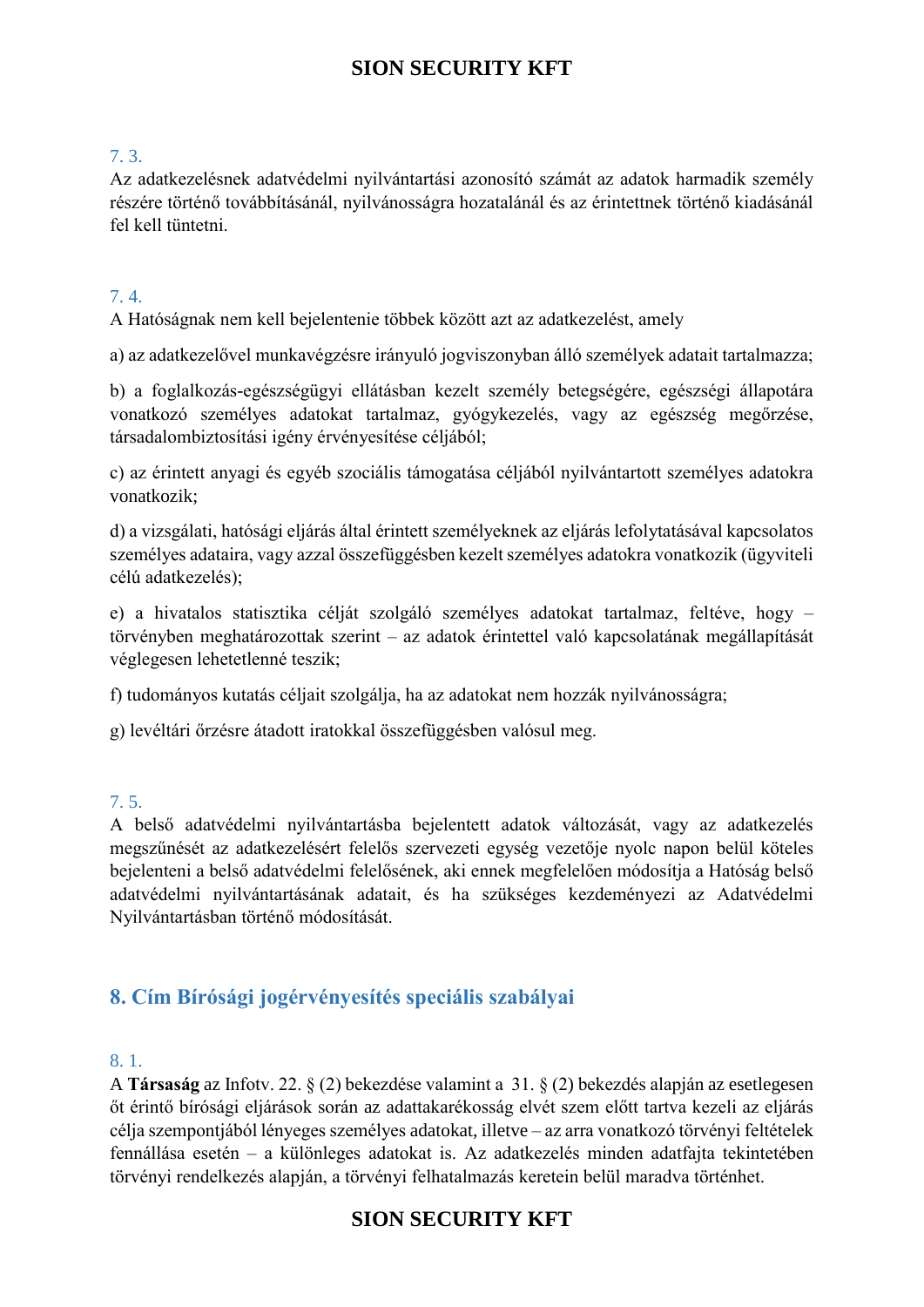### <span id="page-10-0"></span>8. 2.

A **Társaság** az iratokban rögzített személyes adatokat az iratok selejtezésére **Iratkezelési Szabályzat** függelékét képező Irattári tervben előírt ideig – az adatkezelés célhoz kötöttségére vonatkozó előírások megtartásával – kezeli.

## <span id="page-10-1"></span>**9. Cím A Társaság alkalmazottainak és a pályázók személyes adatainak kezelése**

### <span id="page-10-2"></span>9. 1.

A **Társaság** a személyügyi nyilvántartásának kezelésére és vezetésére az Iratkezelési Szabályzat rendelkezései az irányadóak. A személyügyi nyilvántartási adatkezelést nem kell bejelenteni az adatvédelmi nyilvántartásba.

### <span id="page-10-3"></span>9. 2.

A szakszervezeti vagy érdekképviseleti szervezeti tagságra utaló adat az érintett munkatárs írásbeli hozzájárulása alapján kezelhető. A munkáltató a szakszervezeti, vagy az érdekképviseleti tagdíj átutalásához szükséges intézkedéseket csak abban az esetben teheti meg, ha a személyes adatok kezeléséhez a szakszervezet vagy az érdek-képviseleti szervezet az érintett tagok önkéntes és írásbeli beleegyezését beszerzi, és egy példányát a munkáltatónak megküldi.

#### <span id="page-10-4"></span>9. 3.

A **Társaság** által kiírt pályázatokra beküldött jelentkezésekhez mellékelni kell a pályázóknak a személyes adatok kezeléséhez a pályázati anyaggal együtt megadott személyes hozzájárulását. A pályázat elbírálása után az eredménytelen pályázók személyes adatait tartalmazó adathordozókat a pályázónak – kérésére – 90 napon belül vissza kell küldeni, vagy a pályázónak a személyes adatai további pályázatok során történő felhasználására vonatkozó hozzájárulása hiányában meg kell semmisíteni. A megsemmisítésről (törlésről) jegyzőkönyvet kell felvenni.

### <span id="page-10-5"></span>9. 4.

A **Társaság** bármilyen formában álláskeresési céllal (hirdetésre, spontán módon) eljuttatott önéletrajzokban lévő személyes adatok kezeléséhez az érintett hozzájárulását vélelmezni kell.

Alkalmazás hiányában a személyes adatokat törölni kell.

### <span id="page-10-6"></span>9. 5.

A **Társaság** gazdasági tevékenységének ellátásával kapcsolatban – a hozzájárulása nélkül – működésének érdekében adhat tájékoztatást az alkalmazott nevéről, telefonszámáról,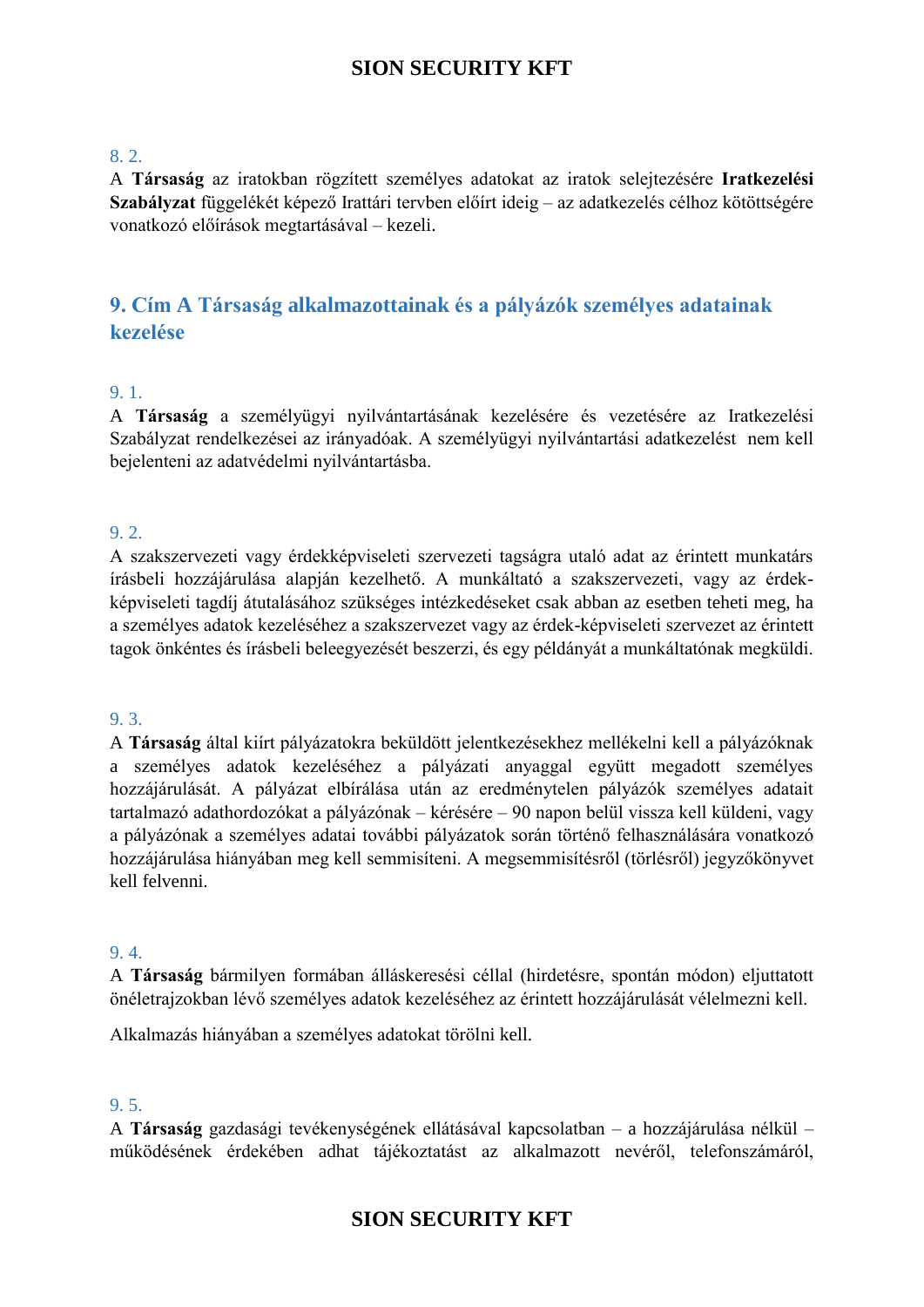elektronikus levél (e-mail) címéről, feladata ellátásával összefüggő adatairól. A nyújtott tájékoztatásról az érintettet értesíteni kell az első alkalommal.

## <span id="page-11-0"></span>**10. Cím A személyes adatokat tartalmazó igazgatási és gazdasági ügyek adatkezelése**

### <span id="page-11-1"></span>10. 1.

A **Társaság** gazdasági tevékenysége keretében az alábbi ügycsoportokban kezelhet személyes adatokat:

- a**) Gazdasági működést elősegítő ügyek**:
- b) **Hatósági megkeresését vagy értestést tartalmazó ügyek:**
- c) **Vegyes ügyek:**
- ca) tanfolyamok és szakmai konferenciák;
- cb) vezetői, munkatársi ügykör átadás;
- cc) elfogultsági bejelentések;
- cd) titoktartási kötelezettség alóli felmentés;
- ce) szakértői ügyek;
- cf) panasz ügyek;
- cg) a Hatóság működésére vonatkozó panaszok és közérdekű bejelentések;
- ch) a Hatóság által kötött szerződések;
- ci) rendezvények szervezése.

#### <span id="page-11-2"></span>10. 2.

Az előző pontban felsorolt adatokat tartalmazó iratokat **10 é**v után lehet selejtezni.

### <span id="page-11-3"></span>10. 3.

A gazdasági tevékenységet elősegítő ügyekbe az ügy előadója, a felettese és az általa kijelölt munkatársak tekinthetnek be. Az érintett tájékoztatását – kérelmére – a **Társaság** vezetője teljesíti.

### <span id="page-11-4"></span>10. 4.

A **Társaság** gazdasági nyilvántartásai közül az alábbiakban kezelhetnek személyes adatokat:

a) személyi anyagok, egészségbiztosítási ellátások nyilvántartása, magán-nyugdíjpénztári nyilvántartás, fizetési jegyzékek, járulék-nyilvántartások, melyek nem selejtezhetők;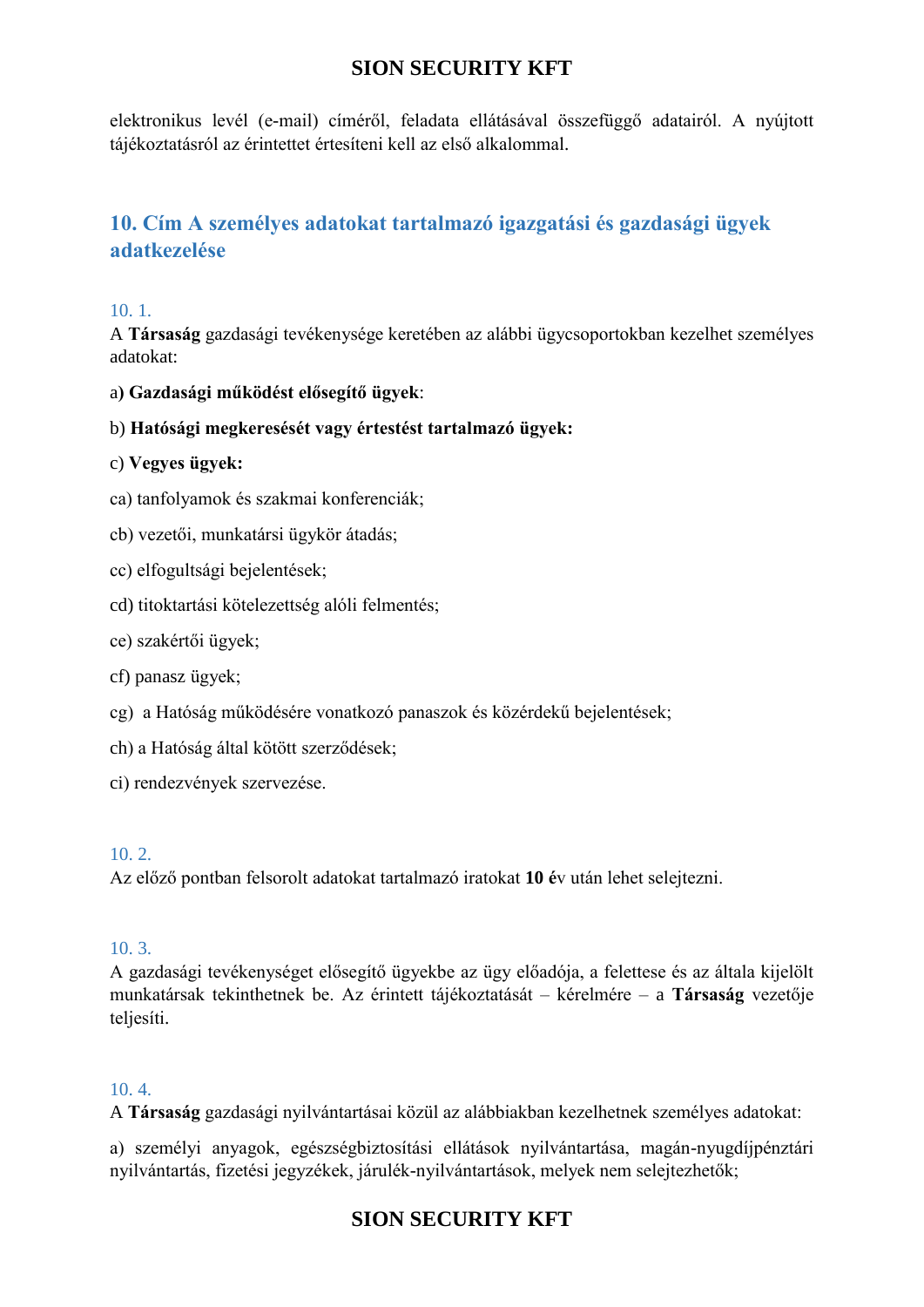b) számfejtési anyagok, bérfeladások, bérátutalások, statisztikai jelentések, szerszámlapok (lejárat után), munkaruha-nyilvántartások, melyek **10** év után selejtezhetők;

c) személyi jövedelemadó nyilvántartások, OEP elszámolások, adó- és járulékbevallások, kiküldetési rendelvények nyilvántartása, hivatali célra saját gépkocsihasználat nyilvántartása, melyek **10** év után selejtezhetők.

### <span id="page-12-0"></span>10. 5.

Az előző pontokban írt ügyiratok adattartalmáról az érintettet a rendszeresen ismétlődő adatszolgáltatásokon kívül, **kérelmére teljes körűen tájékoztatni kell**.

## <span id="page-12-1"></span>**11. Cím A Társaság vezetőinek és alkalmazottjainak sajtónyilatkozataival kapcsolatos adatok kezelése**

### <span id="page-12-2"></span>11. 1.

A sajtó (televízió, rádió, internet, írott) részére nyilatkozatot csak a **Társaság vezetője** vagy **engedélye alapján az általa kijelölt személy tehet**. A nyilatkozatból származó adatot reklámtevékenységre korlátlan ideig fel lehet használni, azt elektronikus úton a nyilvánosságra lehet hozni, gazdasági érdekből fel lehet használni. A nyilatkozatból származó kép- vagy hangfelvétel elektronikus úton megosztható más interneten elérhető oldalakkal, de csak oly módon, hogy az nem sérti az Társaság gazdasági érdekeit vagy személyes adatokat.

## <span id="page-12-3"></span>**12. Cím Adatbiztonsági előírások**

### <span id="page-12-4"></span>12. 1.

Az informatikai adatbiztonsági előírások részletes meghatározását külön szabályzat, míg a gazdasági tevékenység ellátásához szükséges iratok adatkezelési szabályait az Iratkezelési Szabályzat tartalmazza.

### <span id="page-12-5"></span>12. 2.

Az adatbiztonsági intézkedések meghatározása érdekében a **Társaság** kezelésében lévő minden egyes adatállományt a **Társaság** vezetője a védelmi igény szempontjából értékel és sorol.

### <span id="page-12-6"></span>12. 3.

Az egyes adatkezelések fokozatának megállapításához az adatok minősítésének figyelembevételén kívül elemezni kell:

a) az adatkezelésnek a jogszabályban meghatározott törvényi feltételeit;